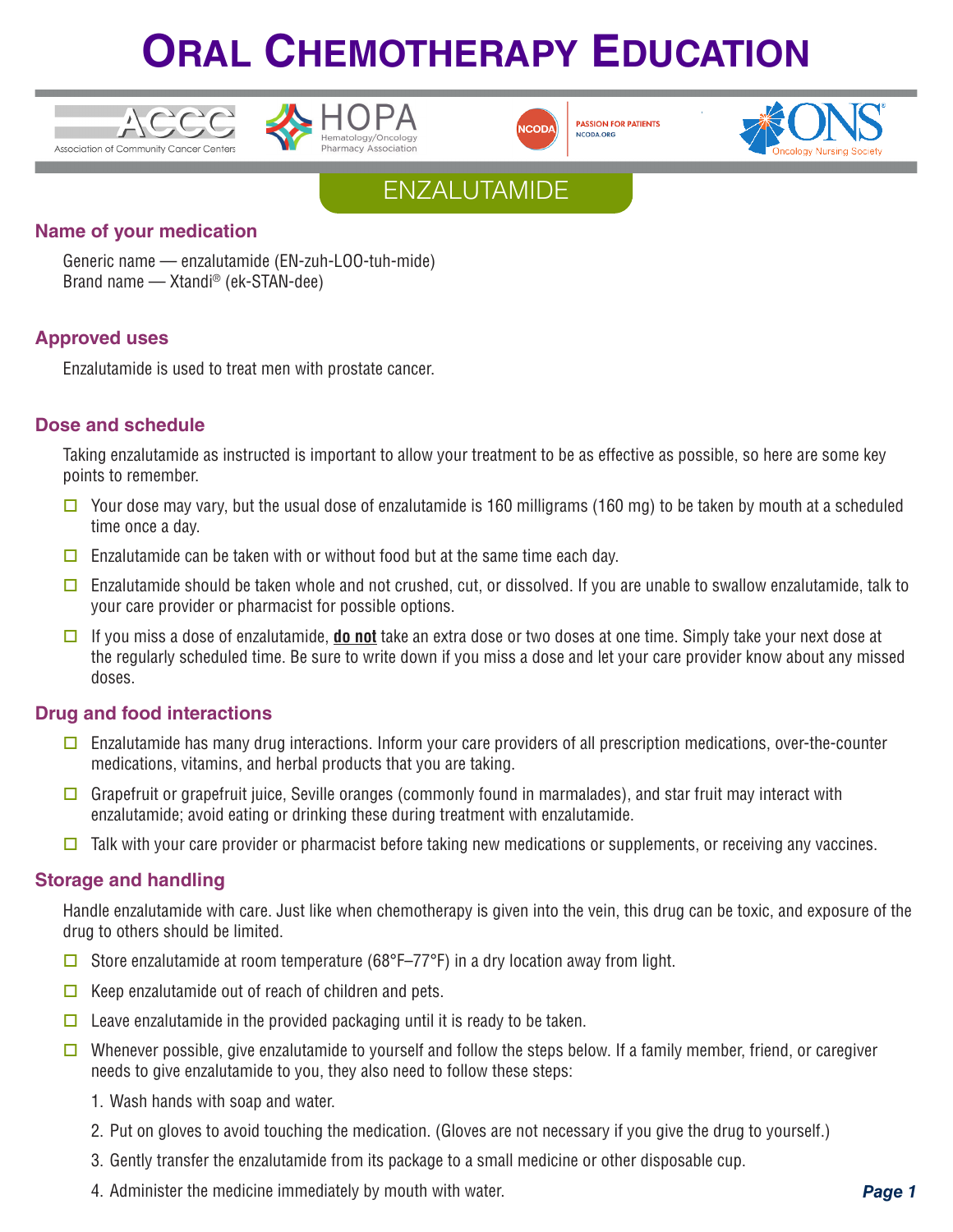





**PASSION FOR PATIENTS** NCODA.ORG



## ENZALUTAMIDE

- 5. Remove gloves and do not use them for anything else.
- 6. Throw gloves and medicine cup in household trash.
- 7. Wash hands with soap and water.
- $\Box$  A daily pill box or pill reminder is **not** recommended to be used with enzalutamide.
- □ If you have any unused enzalutamide, **do not** throw it in the trash and **do not** flush it down the sink or toilet. Talk to your care provider or pharmacist about proper disposal of enzalutamide.
- $\Box$  If you are traveling, put your enzalutamide's packaging in a sealed plastic bag. Ask your pharmacist if any additional travel precautions are needed.

## **Side Effects of Enzalutamide**

Below are common side effects that have been known to happen in about one third or more of patients taking enzalutamide are listed on the left side of this table. You **MAY NOT** experience these side effects. Options to help manage any side effects that do occur are included on the right side of this table. These should be discussed with your care provider. If you experience any side effect you cannot manage or that is not listed here, contact your care provider.

| <b>Possible Side Effect</b>                                                               | <b>Management</b>                                                                                                                                                                                                                                                                                                                                                                                                                                                      |
|-------------------------------------------------------------------------------------------|------------------------------------------------------------------------------------------------------------------------------------------------------------------------------------------------------------------------------------------------------------------------------------------------------------------------------------------------------------------------------------------------------------------------------------------------------------------------|
| <b>Fatigue</b>                                                                            | You may be more tired than usual or have less energy.<br>• Stay as active as possible, but know it is okay to rest as needed, too.<br>• Try to do some activity every day.<br>Plan your activities and do them at a time of day when you feel a bit more energetic.<br>Avoid operating heavy machinery if you feel too tired.                                                                                                                                          |
| <b>Changes in</b><br>electrolytes and other<br>laboratory values<br>• High glucose levels | Changes in some laboratory values may occur and will be monitored by a simple blood test.<br>• You may not feel any symptoms if the changes are mild, and they usually are not a sign of a<br>serious problem.<br>More severe changes may occur, which can be a sign of a serious problem.<br>Notify your care provider if you have any of the following:<br>Increased hunger or thirst<br>Increased urination<br>Weakness or fatigue<br>Headaches<br><b>Dizziness</b> |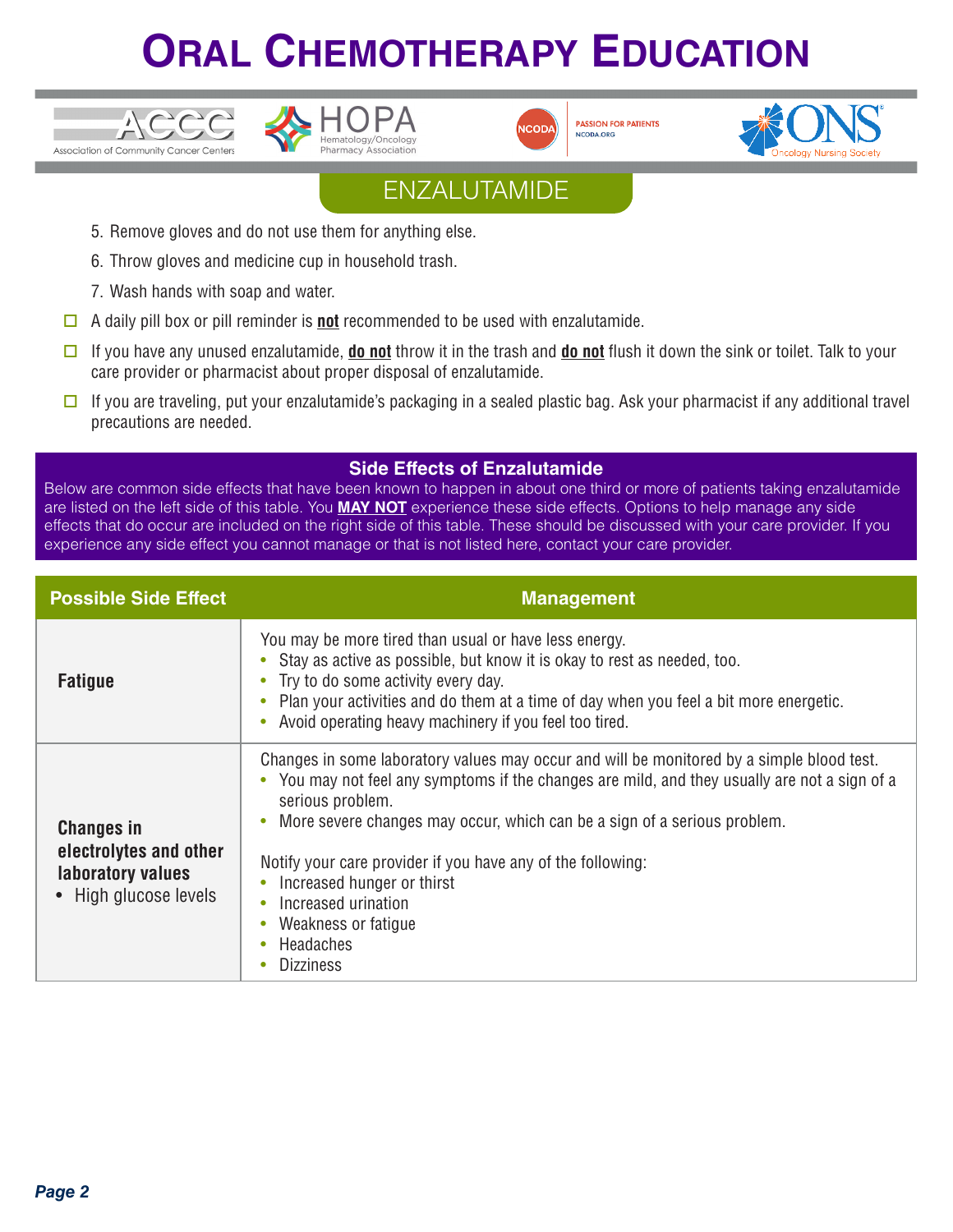



**PASSION FOR PATIENTS** NCODA.ORG



## ENZALUTAMIDE

## **Serious side effects of enzalutamide**

- $\Box$  Enzalutamide may make it more likely that you have a seizure. Seek medical attention right away if you have symptoms of a seizure and inform your care provider.
- $\Box$  Call your healthcare provider right away if you get: severe headaches, seizure, confusion, or change in vision.
- $\Box$  Severe allergic reactions are a rare but serious side effect of enzalutamide. Immediately seek medical attention if you notice difficulty breathing, swelling of the mouth or tongue, or a serious rash.
- $\Box$  Seek medical attention right away if you have any chest pain or tightness.
- $\Box$  Enzalutamide may make it more likely that you have a fall and/or fracture. Your provider may prescribe medication to help prevent fractures.

If you experience ANY uncontrolled side effect, call your physician or healthcare center immediately:

## \_\_\_\_\_\_\_\_\_\_\_\_\_\_\_\_\_\_\_\_\_\_\_\_\_\_\_\_\_\_\_\_\_\_\_\_\_\_\_\_\_\_\_\_\_\_\_\_\_\_\_\_\_\_\_\_\_\_\_\_\_\_\_\_\_\_\_ **(INSTITUTIONAL CONTACT INFO)**

## **Handling body fluids and waste**

Enzalutamide remains in your body for several days after it is taken, so some of the drug may be present in urine, stool, sweat, or vomit. Once you have started to take enzalutamide, it is important to follow the instructions below every day for as long as your treatment lasts. This will keep yourself, loved ones, and the environment as safe as possible.

- **D** Pregnant women should avoid touching anything that may be soiled with body fluids from the patient.
- $\Box$  Toilet and septic systems
	- You may use the same toilet, septic tank, and/or sewer that you usually use. If you have a low-flow toilet, close the lid and flush twice to ensure all waste has been discarded.
	- If the toilet or toilet seat becomes soiled with urine, stool, or vomit, clean the surfaces before other people use the toilet.
	- Wash hands with soap and water after using the toilet.
- $\Box$  If you need a bedpan, be sure your caregiver knows to wear gloves to assist with cleanup and to wash the bedpan with soap and water every day.
- $\Box$  If you do not have good control of bladder or bowels, use a disposable pad with a plastic back, a diaper, or a sheet to absorb body waste.
- **D** Wash any skin that has been exposed to body waste or enzalutamide with soap and water.
- $\Box$  Linens or clothing that are soiled with body fluids or body waste should be washed separately from other linens and clothing. If you do not have a washer, place the soiled linens in a plastic bag until they can be washed.
- $\Box$  Wash hands with soap and water after touching linens or clothing that may be soiled with body fluids.

## **Pregnancy, sexual activity, and contraception**

**O** Women should not become pregnant and men should not get a partner pregnant while taking enzalutamide. Men and women of childbearing age and potential should use effective contraception during therapy and for a minimum of three months after the last dose of enzalutamide.